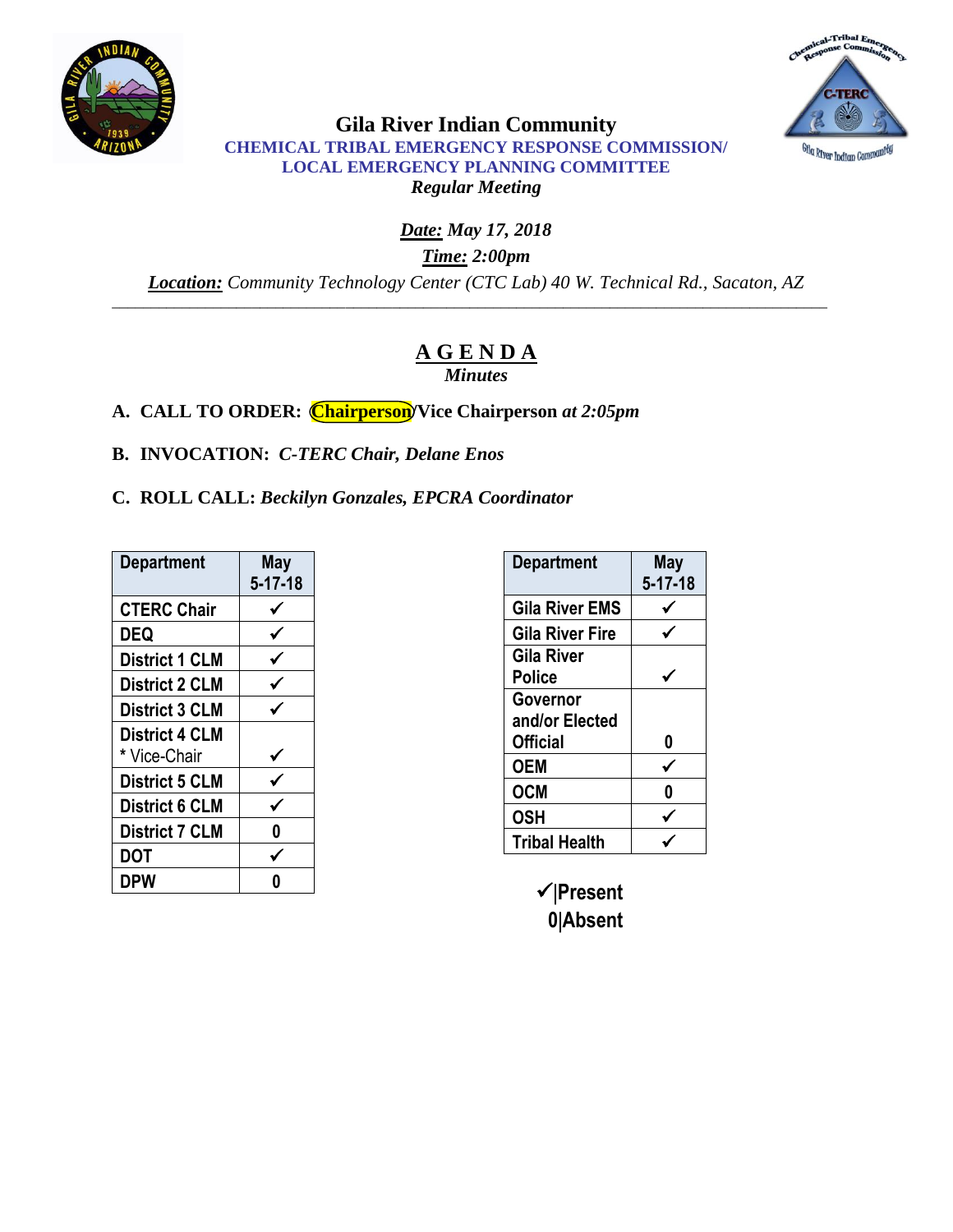**D. APPROVAL OF AGENDA:** *C-TERC Chair requested to add an addition to the agenda under announcements for "C-TERC Meeting Schedule". D1 CLM, Valerie Williams motion to approve agenda with the additions….and Second by D2 CLM, Joella Velasco.*

**E. PRESENTATION: Community Enforcement Resources As It Relates to C-TERC - Fire Department (***tentative***) -** *table Fire Dept presentation until next meeting, if Fire Dept Representative is available.* 

# **F. NEW BUSINESS:**

- A. C-TERC Chair and Vice-Chair (*new nominations*) *nominations for C-TER Chair are: Rebecca Kisto and Domingo Quintero….GRIC DOT, Tim Oliver motion to close nominations for C-TERC Chair and move forward with selected nominations…second by GRIC EMS, Kevin Knight. Nominations for C-TERC Vice-Chair are: Laverne Jackson…. GRIC EMS, Kevin Knight motion to close nominations for C-TERC Vice-Chair and move forward with selected nominations…second by GRIC DOT, Tim Oliver.*
- *B.* Revision of the C-TERC By-Laws *C-TERC Chair, Delane Enos requested revision on C-TERC Bylaws to reflect the quarterly meetings and to have them in black & white within the Bylaws. Discussions on the topic and a few of the CLM's indicated it might need to be addressed to their respective Districts.*

*GRIC Fire, Salvador Erivez motion to have a special working session on "Revision of the C-TERC Bylaws" on July 19, 2018 at 9:00am at OEM…second by D3 CLM, Rebecca Kisto.* 

# **G. UNFINISHED BUSINESS:**

- A. Update on Community At-Large Member(s) CLM & ACLM Terms (*EPCRA Coordinator*) – *EPCRA Coordinator, Beckilyn Gonzales provided an update on the status of the terms for all the Community At-Large Members (CLM) and Alternate Community At-Large Members (ACLM). Provided handouts with term status on the CLM's and ACLM's, while still in process of retrieving the remaining documents. EPCRA Coordinator will continue to work with each District CLM and/or ACLM.*
- B. Update on C-TERC presentations to the Districts (*C-TERC Chair*) *Discussion from C-TERC Chair in update on District Presentations and each District CLM will coordinate with EPCRA Coordinator, Beckilyn Gonzales once they have determined a date for C-TERC Presentation.*

**H. EPCRA UPDATE –** *EPCRA Coordinator, Beckilyn Gonzales provided an update on activities as it relates to C-TERC. The following is what was provided as an update:*

- *GRIN Article*
- *ITCA Training Opportunity*
- *C-TERC Budget Update*
- *C-TERC Calendar*
- *C-TERC Outreach Calendar*
- *Outreach Event Update*
- *Tier II Report*
- *C-TERC Attendance Report*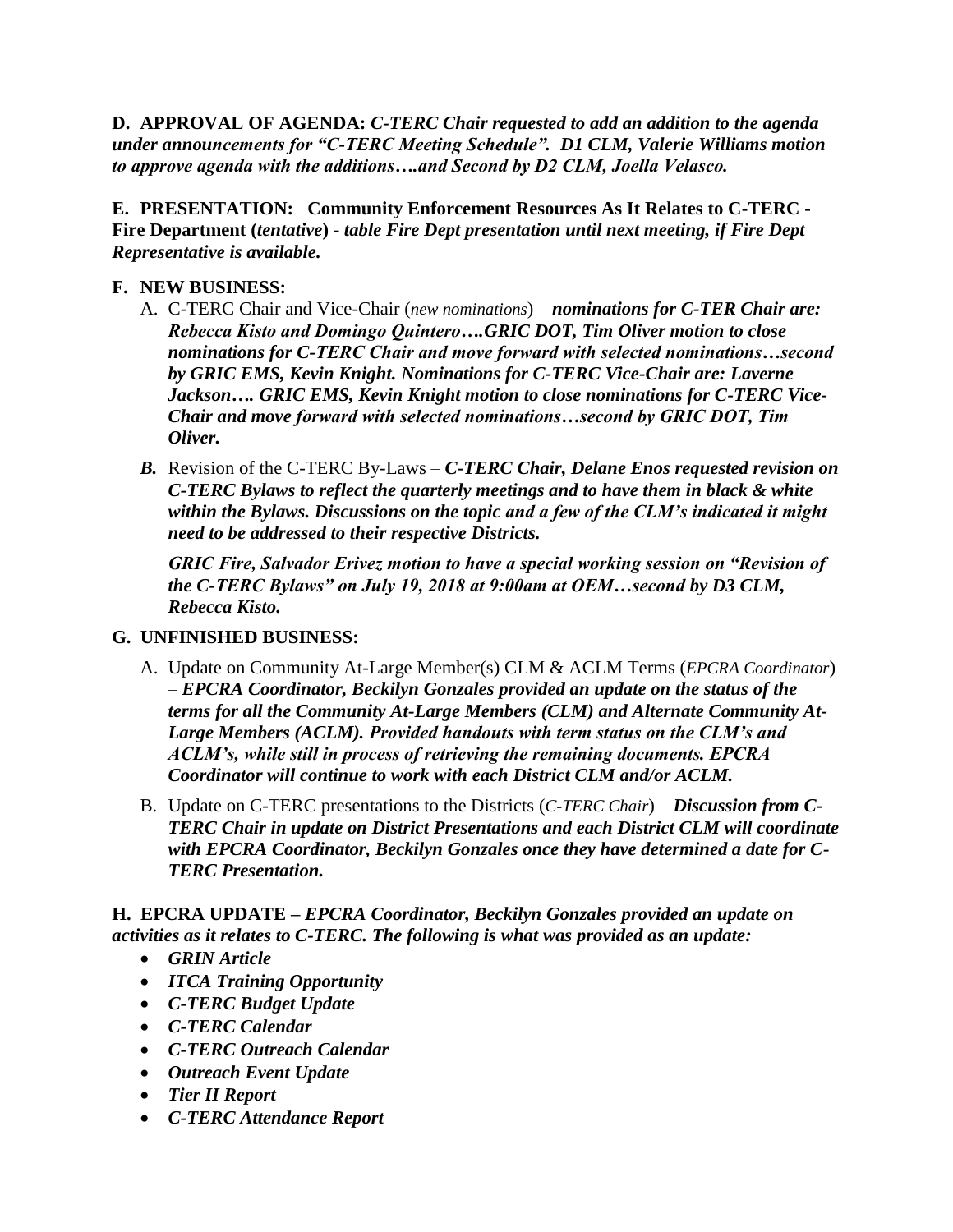#### **I. MINUTES: December 21, 2017 C-TERC Meeting Minutes**

*D5 CLM, Audrey Juan motion to approve minutes as presented…second by GRIC EMS, Kevin Knight.*

#### **J. UPDATES:**

#### **1. Community-At Large Members:**

D-1: CLM: Valerie Williams /Alt: Vacant; *No Report* D-2: CLM: Joella Velasco/Alt: Vacant; *reported the Community would like to see more PD presence in District 2 Community; traffic concerns with more accidents and with rerouting traffic through SR87.* D-3: Rebecca Kisto/Alt: Zuzette Kisto; *No Report* D-4: Domingo Quintero/Alt: Vacant; *No Report* D-5: Audrey Juan/Alt: Adam Juan; *reported the District Community still having issues with horses and to be cautious near the farms area in District 5.* D-6: Laverne Jackson; /Alt: Vacant; *No Report* D-7: CLM: Vacant/Alt: Vacant; *No Representation*

# **2. Departmental Updates:**

Executive Office/Tribal Official; *Absent* Office of Community Manager; *Absent* Gila River Police Dept; *No Report* Gila River Fire Dept; *reported as a reminder if you own an electric dryer to clean out dryer vent once a month.* Emergency Medical Services; *No Report* Tribal Health Department; *reported update on mosquito surveillance and trapping which test resulted in District 6&7 tested positive for Zika, District 5 & 7 tested positive for active West Nile. Environmental Health will be providing notices with fogging with the various Districts.* Occupational Safety & Health; *reported there will be a mandatory employee defensive driving course that will be forthcoming due to a lot of accident with distractive driving of Tribal vehicles.* Dept of Environmental Quality; *reported case with hazardous materials that they* 

*been working with; DEQ had a successful Earth Day Celebration. Continued with Stericycle relocation place outside of GRIC and DEQ ensure cleaning up as appropriate.*

Dept of Transportation; *reported I-10 construction with ADOT and repairs to bumps on Casa Blanca Road complete.* 

Dept of Public Works; *Absent*

Office of Emergency Management; *No Report*